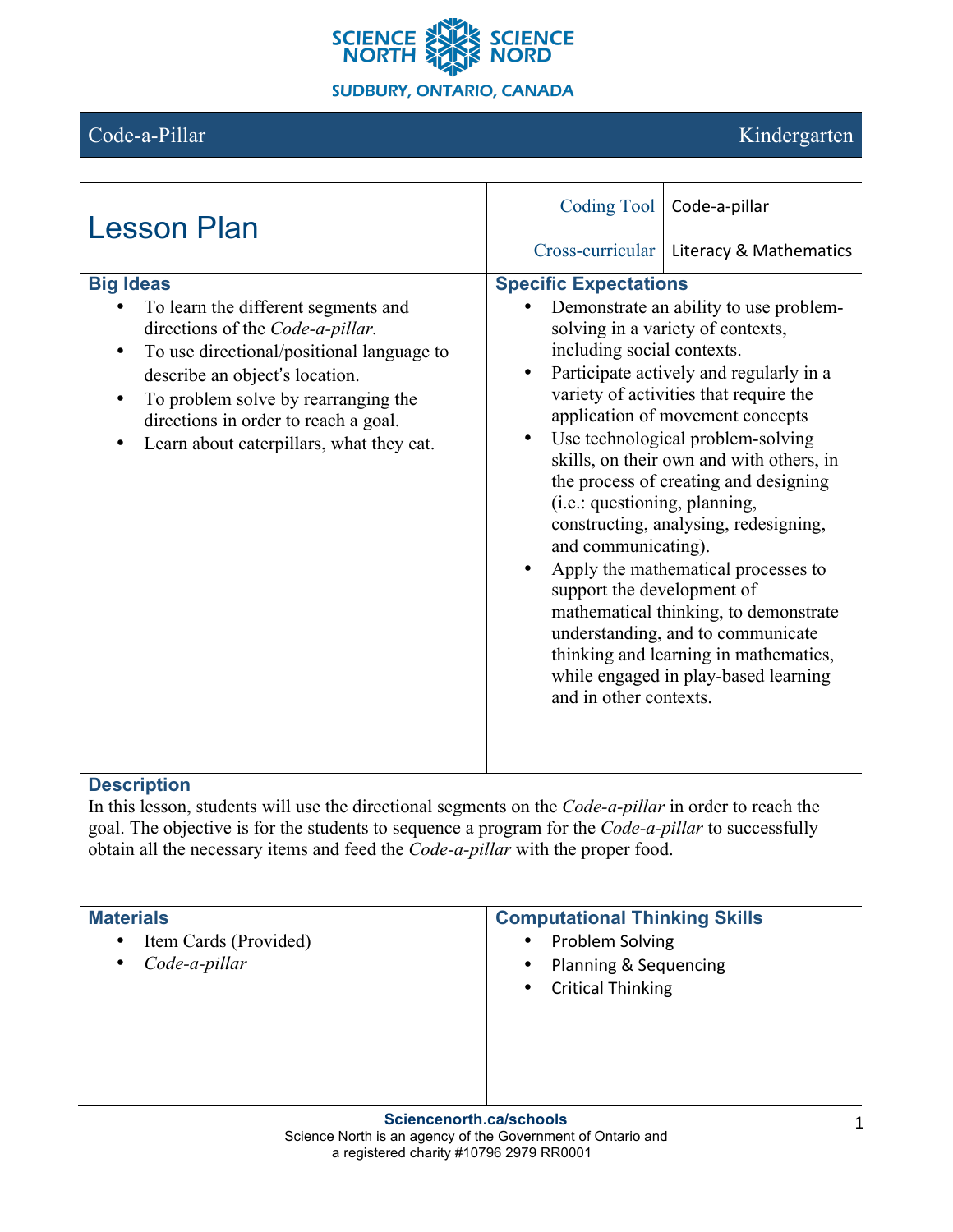



### **Introduction**

- The goal of today's activity is to rearrange the sequence of the *Code-a-pillar* in order for it to obtain all the items of food.
- The item cards will be distributed throughout the students and each will get their turn to rearrange the *Code-a-pillar* for it to reach the next item card.

### **Action**

- Ask the students if they have ever seen a caterpillar. Talk about what it looks like.
- Explain that after hatching caterpillars are very hungry and spend their first two weeks eating most things in their path. They eat lots in order to grow big very quickly. There are many kinds of caterpillars but for most, what do they eat? Ask them to name different types of things they think caterpillars eat (e.g.: leaves, plants, fruits, etc.)
- Hand out the item cards and have the students sit in a square (on the floor or table)
- Introduce the *Code-a-pillar* to the students.
- Explain how the *Code-a-pillar* works by rearranging the parts.
- Review the arrows (up/down, left/right)
- "As we mentioned earlier, the caterpillar eats a lot of food to be able to grow and eventually become a butterfly"
- Explain the activity showing an example of arranging the *Code-a-pillar* to go towards a student with an item card. Once the *Code-a-pillar* reaches the student, it is then their duty to rearrange the sequence for the *Code-a-pillar* to make its way to another student.
- Repeat until all students have rearranged the *Code-a-pillar.* The caterpillar will now be full and ready for the next cycle.